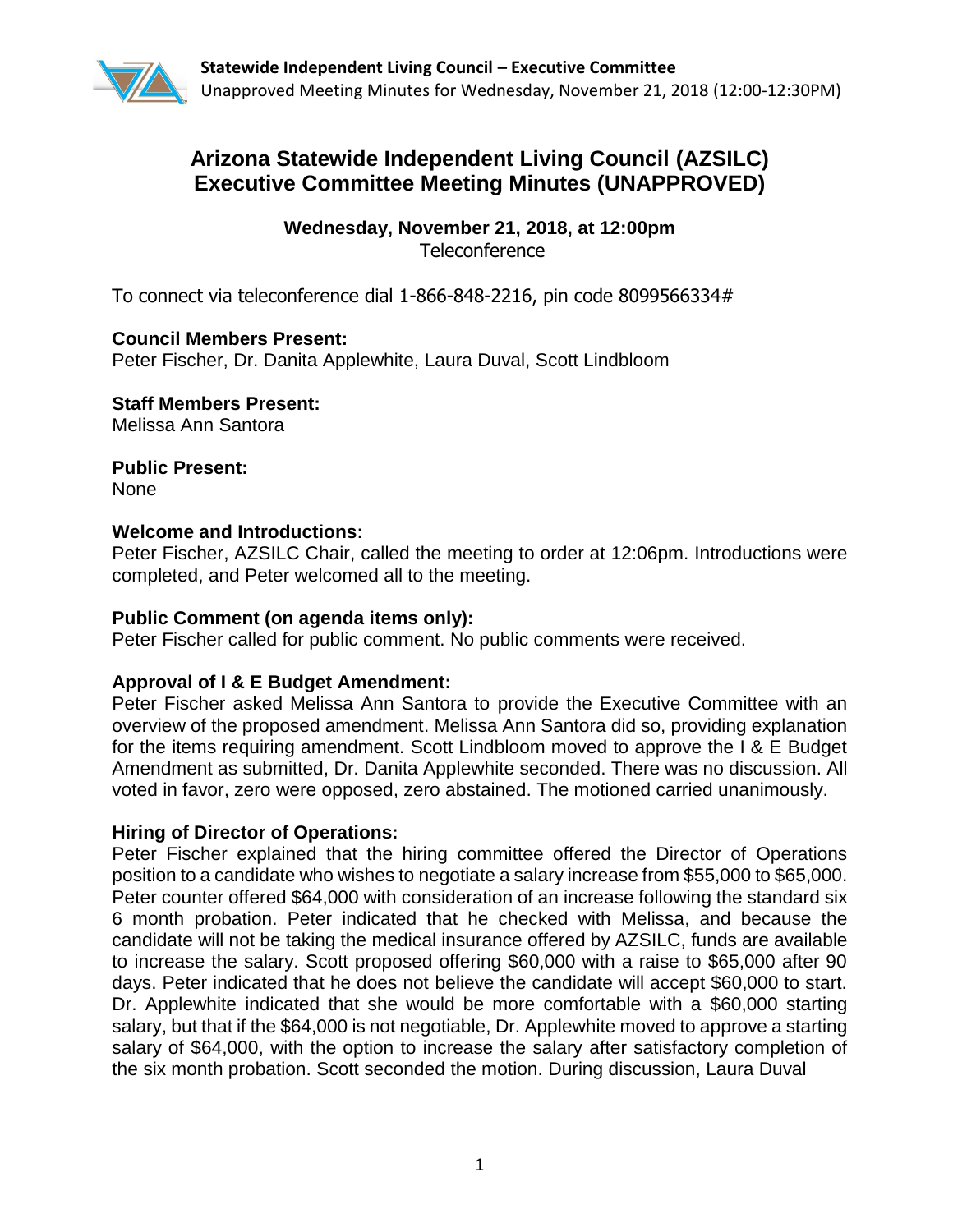

commented that she does not see a problem with the \$64,000 in starting salary, given that the candidate is not taking the medical insurance benefit. Peter called for the vote. All voted in favor, zero opposed, zero abstained. The motion carried unanimously.

# **Staff Medical Insurance:**

Peter Fischer asked Melissa to explain the staff medical insurance options. Melissa reviewed the document previously provided to the Executive Committee, which indicated that any of the options would be less expensive than the current premium AZSILC is paying for staff insurance. Danita moved to approve that AZSILC will pay 100% of the Blue Cross/Blue Shield insurance premium for the only staff member who needs insurance in 2019, and that staff research and secure a supplemental insurance option or Health Savings Account with the difference of \$121.48 per month (the existing premium). Scott seconded the motion. There was no discussion. All voted in favor, zero were opposed, and zero abstained. The motion carried unanimously.

# **Nominating Committee:**

Peter Fischer reviewed the list of currently appointed AZSILC members, and sought discussion about possible nominees for the roles of Secretary and Vice Treasurer. Scott indicated that he would like to stay on as Vice Treasurer. After some discussion Dr. Applewhite moved to nominate Wendy Swager, Carla Shelton, and Randy Russell for the office of Secretary, and Scott Lindbloom, Wendy Swager, Carla Shelton, and Randy Russell for the office of Vice Treasurer. Scott seconded the motion.

During discussion it was noted that staff will confirm whether the Nominees will run for either or both of the offices for which they are nominated, and ensure that this item appears on the Agenda. All voted in favor of the motion, zero opposed, zero abstained. The motion carried unanimously.

### **Announcements:**

Peter wished everyone a Happy Thanksgiving, and thanked them for their service.

Melissa announced that Tahneesha Smith has been hired as Administrative Support Specialist. Tahneesha has a wealth of applicable experience, and is currently participating in orientation activities at AZSILC.

Peter indicated that staff have been working hard on putting together the AZSILC Retreat next month on 12/16, followed by the AZSILC meeting on 12/17 from 9am-11am. He indicated that discussing the AZSILC Committees will be an Agenda item for the Retreat, and appointments will be made for the record during the AZSILC meeting. He also noted that all four AZSILC staff members will be at the Retreat.

### **Call to the Public:**

Peter Fischer called for public comment. No public comments were received.